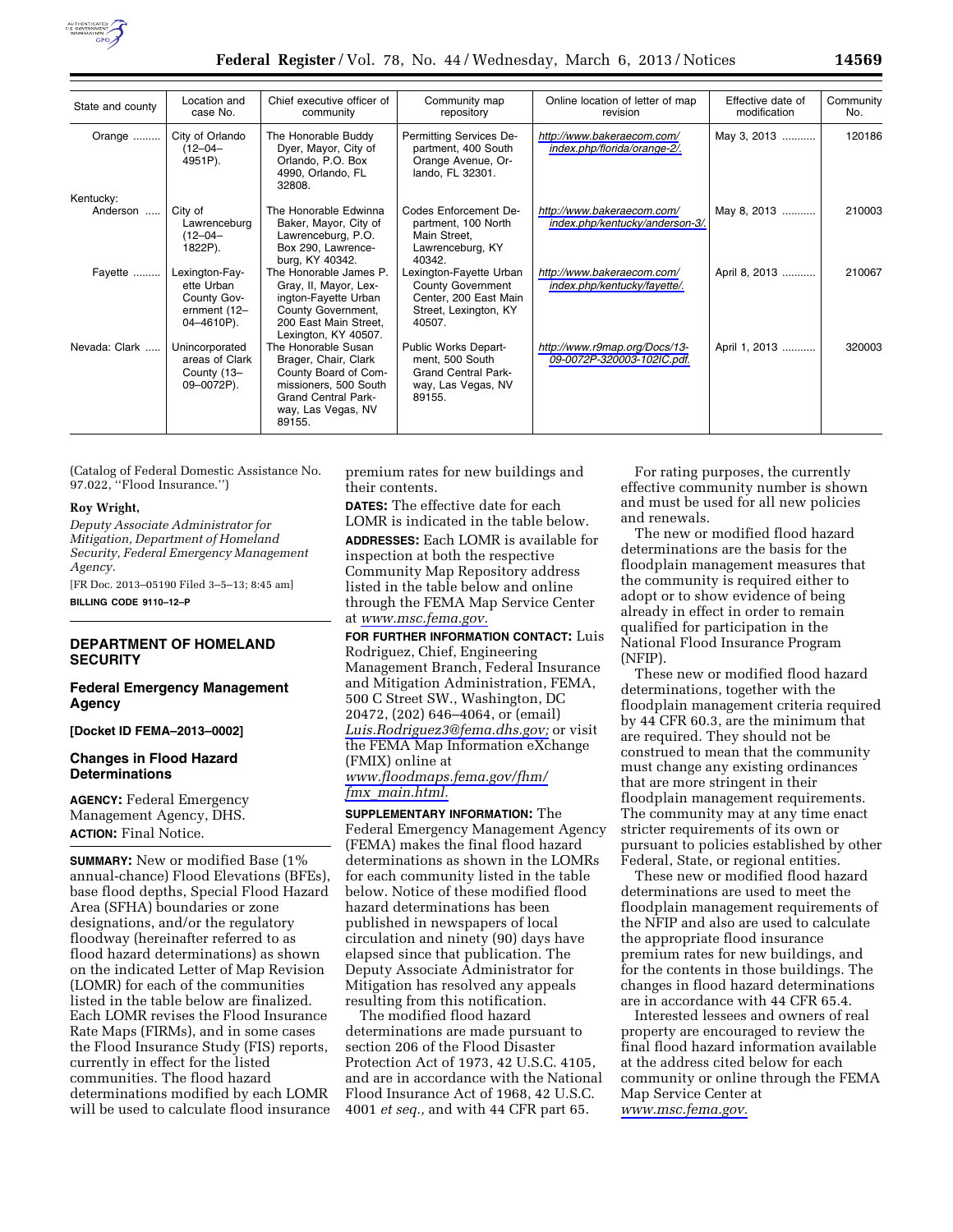Ξ

| State and county                                                        | Location and case<br>No.                                       | Chief executive officer of community                                                                                                              | Community map repository                                                                                               | Effective date of<br>modification | Community<br>No. |
|-------------------------------------------------------------------------|----------------------------------------------------------------|---------------------------------------------------------------------------------------------------------------------------------------------------|------------------------------------------------------------------------------------------------------------------------|-----------------------------------|------------------|
| Arkansas: Benton,<br>(FEMA Docket<br>No.: B-1274).                      | City of Centerton<br>$(12 - 06 - 2356P)$ .                     | The Honorable Bill Edwards, Mayor, City<br>of Centerton, P.O. Box 208, Centerton,<br>AR 72719.                                                    | City Hall, 290 Main Street,<br>Centerton, AR 72719.                                                                    | December 6, 2012                  | 050399           |
| Florida: Nassau,<br>(FEMA Docket<br>No.: B-1274).                       | Unincorporated<br>areas of Nassau<br>County (12-04-<br>3609P). | The Honorable Daniel B. Leeper, Chair-<br>man, Nassau County Board of Commis-<br>sioners, 96135 Nassau Place, Suite 1,<br>Yulee, FL 32097.        | 96135 Nassau Place, Yulee,<br>FL 32097.                                                                                | December 20, 2012                 | 120170           |
| Minnesota: Hen-<br>nepin, (FEMA<br>Docket No.: B-<br>$1274$ ).          | City of Crystal (12-<br>05-1144P).                             | The Honorable ReNae Bowman, Mayor,<br>City of Crystal, 4141 Douglas Drive<br>North, Crystal, MN 55422.                                            | City Hall, 4141 Douglas Drive<br>North, Crystal, MN 55422.                                                             | December 24, 2012                 | 270156           |
| New Mexico:<br>Bernalillo, (FEMA<br>Docket No.: B-<br>1274).            | City of Albuguergue<br>$(12 - 06 - 1889P)$ .                   | The Honorable Richard J. Berry, Mayor,<br>City of Albuquerque, P.O. Box 1293, Al-<br>buquerque, NM 87103.                                         | Development<br>and<br>Building<br>Services Division, 600 2nd<br>Street Northwest, Suite 201,<br>Albuquerque, NM 87102. | November 29, 2012                 | 350002           |
| Oklahoma: Creek,<br>(FEMA Docket<br>No.: B-1274).                       | Town of Kiefer (12-<br>06-0981P).                              | The Honorable West Ashford, Mayor,<br>Town of Kiefer, P.O. Box 369, Kiefer,<br>OK 74041.                                                          | City Hall, 401 East Indiana Av-<br>enue, Kiefer, OK 74041.                                                             | December 24, 2012                 | 400393           |
| Pennsylvania: Dau-<br>phin, (FEMA<br>Docket No.: B-<br>1274).<br>Texas: | Township of Susque-<br>hanna (12-03-<br>0513P).                | The Honorable Frank Lynch, President,<br>Township of Susquehanna Board of<br>Commissioners,<br>1900<br>Linglestown<br>Road, Harrisburg, PA 17110. | Susquehanna Township, 1900<br>Linglestown Road, Harris-<br>burg, PA 17110.                                             | December 24, 2012                 | 420397           |
| Bexar, (FEMA<br>Docket No.:<br>B-1274).                                 | City of San Antonio<br>$(12 - 06 - 0886P)$ .                   | The Honorable Julian Castro, Mayor, City<br>of San Antonio, 100 Military Plaza, San<br>Antonio, TX 78205.                                         | Municipal Plaza, 114 West<br>Commerce Street, 7th Floor,<br>San Antonio, TX 78205.                                     | December 6, 2012                  | 480045           |
| Bexar, (FEMA<br>Docket No.:<br>B-1274).                                 | City of San Antonio<br>$(12 - 06 - 0595P)$ .                   | The Honorable Julian Castro, Mayor, City<br>of San Antonio, 100 Military Plaza, San<br>Antonio, TX 78205.                                         | Municipal Plaza, 114 West<br>Commerce Street, 7th Floor,<br>San Antonio, TX 78205.                                     | December 13, 2012                 | 480045           |
| Bexar, (FEMA<br>Docket No.:<br>B-1274).                                 | Unincorporated<br>areas of Bexar<br>County (12-06-<br>1452P).  | The Honorable Nelson W. Wolff, Bexar<br>County Judge, Paul Elizondo Tower,<br>101 West Nueva Street, 10th Floor,<br>San Antonio, TX 78205.        | Public Works Department, 233<br>North Pecos-La Trinidad.<br>Suite 420, San Antonio, TX<br>78207.                       | December 6, 2012                  | 480035           |
| Collin, (FEMA<br>Docket No:<br>B-1274).                                 | City of McKinney<br>$(11-06-4743P)$ .                          | The Honorable Brian Loughmiller, Mayor,<br>City of McKinney, 222 North Tennessee<br>Street, McKinney, TX 75069.                                   | City Hall, 222 North Tennessee<br>Street, McKinney, TX 75069.                                                          | December 21, 2012                 | 480135           |
| Collin, (FEMA<br>Docket No:<br>B-1274).                                 | City of Weston (11-<br>06-4743P).                              | The Honorable Patti Harrington, Mayor,<br>City of Weston, 301 Main Street, Wes-<br>ton, TX 75097.                                                 | City Hall, 210 South McDonald<br>Street, McKinney, TX 75069.                                                           | December 21, 2012                 | 481324           |
| Collin, (FEMA<br>Docket No:<br>B-1274).                                 | Unincorporated<br>areas of Collin<br>County (11-06-<br>4743P). | The Honorable Keith Self, Collin County<br>Judge, 2300 Bloomdale Road, Suite<br>4192, McKinney, TX 75071.                                         | Collin County Department of<br>Public Works, 210 South<br>McDonald Street, McKinney,<br>TX 75069.                      | December 21, 2012                 | 480130           |
| Dallas, (FEMA<br>Docket No.:<br>B-1274).                                | City of Coppell (11-<br>06-4512P).                             | The Honorable Karen Hunt, Mayor, City<br>of Coppell, 255 Parkway Boulevard,<br>Coppell, TX 75019.                                                 | City Engineering Department,<br>255 Parkway<br>Boulevard,<br>Coppell, TX 75019.                                        | December 10, 2012                 | 480170           |
| Dallas and Den-<br>ton, (FEMA<br>Docket No:<br>B-1274).                 | City of Lewisville<br>$(11-06-4512P)$ .                        | The Honorable Dean Ueckert, Mayor, City<br>of Lewisville, 151 West Church Street,<br>Lewisville, TX 75029.                                        | City Hall, 1197 West Main<br>Street, Lewisville, TX 75067.                                                             | December 10, 2012                 | 480195           |
| Dallas, Denton<br>and Tarrant,<br>(FEMA Dock-<br>et No.: B–<br>1274).   | Town of Flower<br>Mound (11-06-<br>4512P).                     | The Honorable Tom Hayden, Mayor,<br>Town of Flower Mound, 2121 Cross<br>Timbers Road, Flower Mound, TX<br>75028.                                  | Town Hall, 2121 Cross Timbers<br>Road. Flower Mound. TX<br>75028.                                                      | December 10, 2012                 | 480777           |
| Denton, (FEMA<br>Docket No.:<br>B-1274).                                | Town of Cross<br>Roads (12-06-<br>0686P).                      | The Honorable Steve Smith, Mayor, Town<br>of Cross Roads, 1401 Farm to Market<br>Road 424. Cross Roads. TX 76227.                                 | Town Hall, 1401 Farm to Mar-<br>ket Road 424, Cross Roads,<br>TX 76227.                                                | December 10, 2012                 | 481513           |
| Denton, (FEMA<br>Docket No.:<br>B-1274).                                | Unincorporated<br>areas of Denton<br>County (12-06-<br>0686P). | The Honorable Mary Horn, Denton Coun-<br>ty Judge, 110 West Hickory Street, 2nd<br>Floor, Denton, TX 76201.                                       | Denton County Government<br>Center, 1505 East McKinney<br>Street, Suite 175, Denton,<br>TX 76209.                      | December 10, 2012                 | 480774           |
| Denton and<br>Tarrant.<br>(FEMA Dock-<br>et No: B-<br>1274).            | City of Grapevine<br>$(11-06-4512P)$ .                         | The Honorable William D. Tate, Mayor,<br>City of Grapevine, P.O. Box 95104,<br>Grapevine, TX 76099.                                               | City Hall, 200 South Main<br>Street, Grapevine, TX 76051.                                                              | December 10, 2012                 | 480598           |
| Harris, (FEMA<br>Docket No.:<br>B-1274).                                | City of Pearland<br>$(12 - 06 - 1209P)$ .                      | The Honorable Tom Reid, Mayor, City of<br>Pearland, 3519 Liberty Drive, Pearland,<br>TX 77581.                                                    | 3519 Liberty Drive, Pearland,<br>TX 77581.                                                                             | November 8, 2012                  | 480077           |
| Travis, (FEMA<br>Docket No.:<br>B-1274).                                | City of Austin (11-<br>06-4564P).                              | The Honorable Lee Leffingwell, Mayor,<br>City of Austin, P.O. Box 1088, Austin,<br>TX 78767.                                                      | Watershed Protection Depart-<br>ment, 505 Barton Springs<br>Road, 12th Floor, Austin, TX<br>78704.                     | December 3, 2012                  | 480624           |
| Travis, (FEMA<br>Docket No.:<br>B-1274).                                | City of Austin (12-<br>06-1380P).                              | The Honorable Lee Leffingwell, Mayor,<br>City of Austin, P.O. Box 1088, Austin,<br>TX 78767.                                                      | Watershed Protection Depart-<br>ment, 505 Barton Springs<br>Road, 12th Floor, Austin, TX<br>78704.                     | December 10, 2012                 | 480624           |
| Wilson, (FEMA<br>Docket No.:<br>B-1274).                                | Unincorporated<br>areas of Wilson<br>County (12-06-<br>2559P). | The Honorable Marvin Quinney, Wilson<br>County Judge, 1103 4th Street,<br>Floresville, TX 78114.                                                  | 1420 3rd Street, Floresville, TX<br>78114.                                                                             | December 20, 2012                 | 480230           |